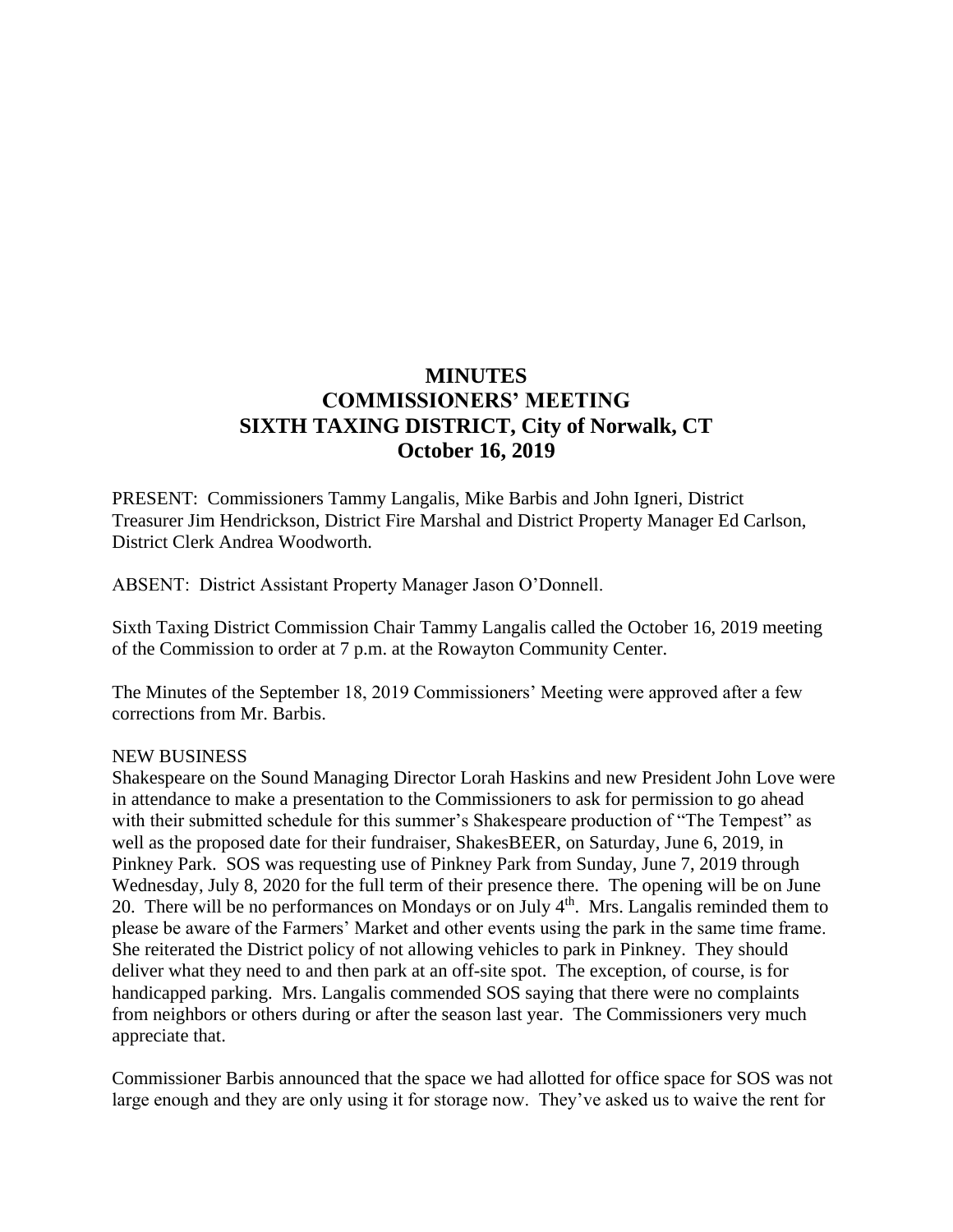# **MINUTES – October 16, 2019 Page Two**

that office.

Rowayton Parents' Exchange Co-Presidents Julie Vincent and Kim Manion were in attendance to ask the Commissioners about the possible use of space cleared recently at Bayley Beach which is adjacent the playground there. They are wondering whether or not the Commission would consider a grant to the RPE if they came up with a plan to expand the Playground to include some form of a Splash Pad. The Commissioners asked that they do more research to determine what might be possible. The RPE was trying to get a feeling for an amount of possibly available funds. Mrs. Langalis indicated a low number might be under \$10,000 and a higher max could be as much as \$25,000. The Commissioners said that they would consider a plan presented by the RPE for a possible grant presented during the time they are considering the budget for the next fiscal year.

District Treasurer Jim Hendrickson gave an update of the planned implementation of the "Barnacle" system for disabling vehicles at the Railroad Station on which there are open tickets. Most of the offenses are for vehicles using the daily parking. His complete proposal will appear at the end of the Minutes. Mr. Hendrickson said that there is about \$7,400 left in the Community Center renovation account. He also said that we have a request for some unbudgeted items for the Rowayton Fire Department. Mr. Barbis said that the requested new radios will work on both the old and new frequencies. The RFD has \$48,000 left in their budget total of \$67,000. Mr. Barbis indicated that he thought that the RFD saves the town lots of money which might balance out a budget overrun.

Mr, Hendrickson also gave the following barnacle implementation update for the RR parking lots.

- The crew started putting notices about the Barnacle on windshields last week. They do them again this week and next.
- Fedor has been slow in getting us three items before we can start: 1) an updated contract, 2) an updated insurance certificate and 3) the storage bins. All three items were promised this week but haven't been delivered yet. We'll follow up with Fedor again.
- We ordered and received a lockable mailbox that will be used to pass the Barnacle forms to Fedor. Ed will install it in the coming days.
- All the open tickets issued since May 2017 were matched against current active permit plate numbers, revealing 40 unpaid tickets on current permit plates. A total of 32 tickets related to situations where the permit holder paid late and didn't ask that the ticket be dismissed. Those were all dismissed.
- The remaining 8 tickets on permit plates were not dismissed. Those violations included taking 2 places or not paying in a month anywhere near the month they got their permit.
- An email blast was sent to emails on record with Parkmobile to the 409 active permit holders advising to check for open tickets and, more importantly, to notify the District if they get a ticket they believe should be dismissed.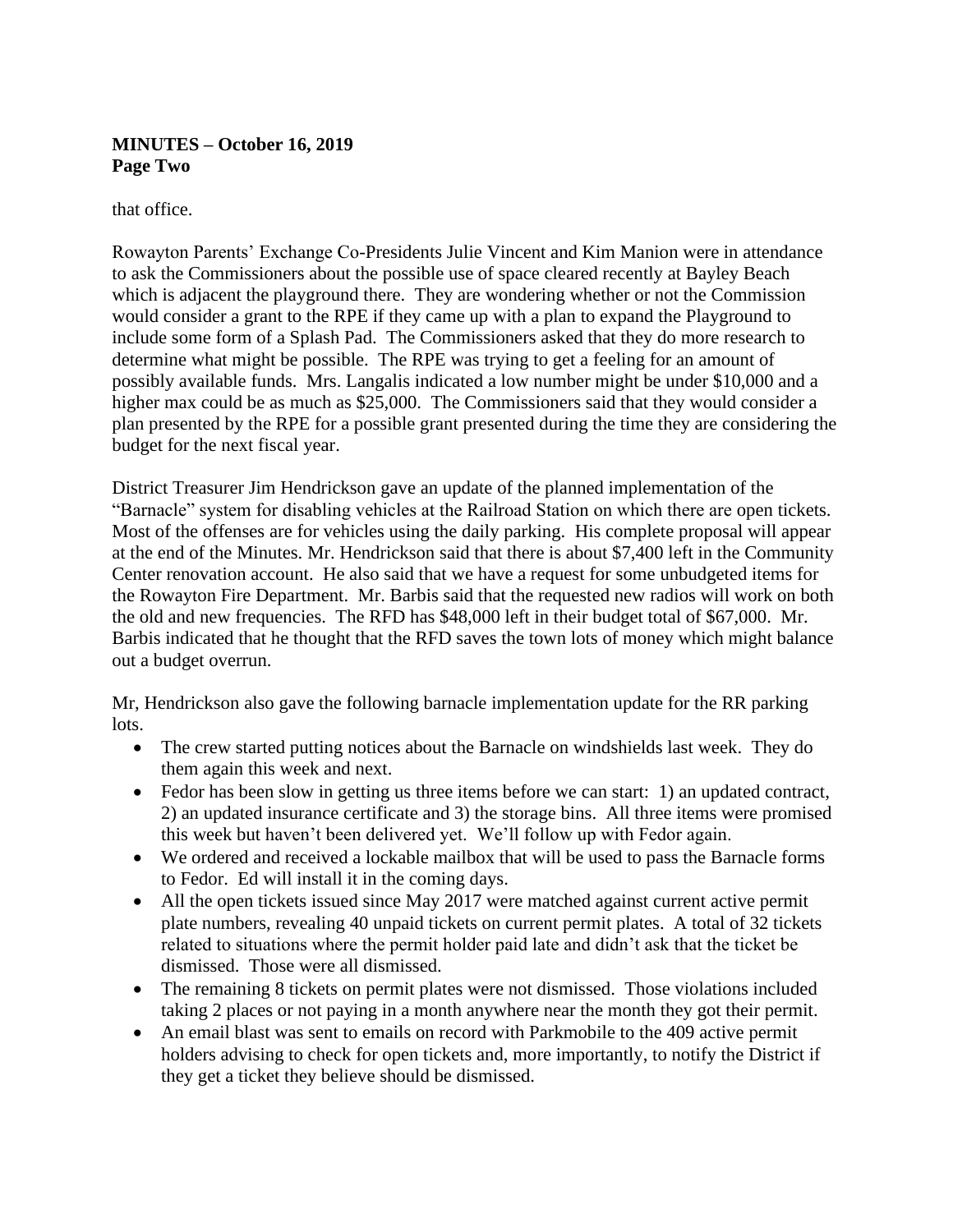#### **MINUTES – October 16, 2019 Page Three**

• Jim and/or Ed will meet with each crew member to ensure they understand the new process.

# **REPORTS**

**Commissioner Mike Barbis** announced that the biggest news is the new email distribution list built by the District thanks to the help of a cross-section of Rowayton organizations. This allowed for the first newsletter from the District which went out this evening. We owe our thanks to the hard work of resident Andrew Meyerson who also facilitated the inclusion of the District and Community Calendars on the 6TD web site.

Mr. Barbis also reported that he and District Ass't. Property Manager Jason O'Donnell have met with an engineer on the Bayley Beach project. The District was hoping to be able to do this project before the start of winter weather. The Roton Point Club has not yet approved of the part of the project that affects them so we would like to pour the sidewalk from the WeeBurn entry to the entry to the Bayley Beach/Roton Point roadway yet this year. We will need to move the fence and clean up the whole area.

Mr. Barbis went on to say that the District has engaged the same engineering firm to address the drainage projects in and around the Little League field and the tennis courts.

Mr. Barbis has emailed the Norwalk police chief asking for the help of the Norwalk Police Department in monitoring after hours' activity at Bayley Beach and also at the Rowayton School parking lot.

Mr. Barbis also asked that Property Manager Ed Carlson direct a crew to weed the area around the RR abutment on the northwest side of the railroad.

Mr. Barbis asked how the calendar on the 6TD website would be managed. Mr. Meyerson indicated that the District Clerk, Andrea Woodworth, would be in charge of updating the calendar as information comes in.

**Commissioner Chair Tammy Langalis** said that, as he is not running for reelection, District Treasurer Jim Hendrickson is present at his last meeting as the Treasurer of the District. She said that we have all appreciated his very effective efforts over the last four years and we thank Jim for his service. Jim has succeeded in bringing administration of the RR station up to the  $21<sup>st</sup>$ century. Rowayton resident Gil Kernan is running unopposed for District Treasurer. Mrs. Langalis said that she is also running unopposed.

**Commissioner John Igneri** had no report.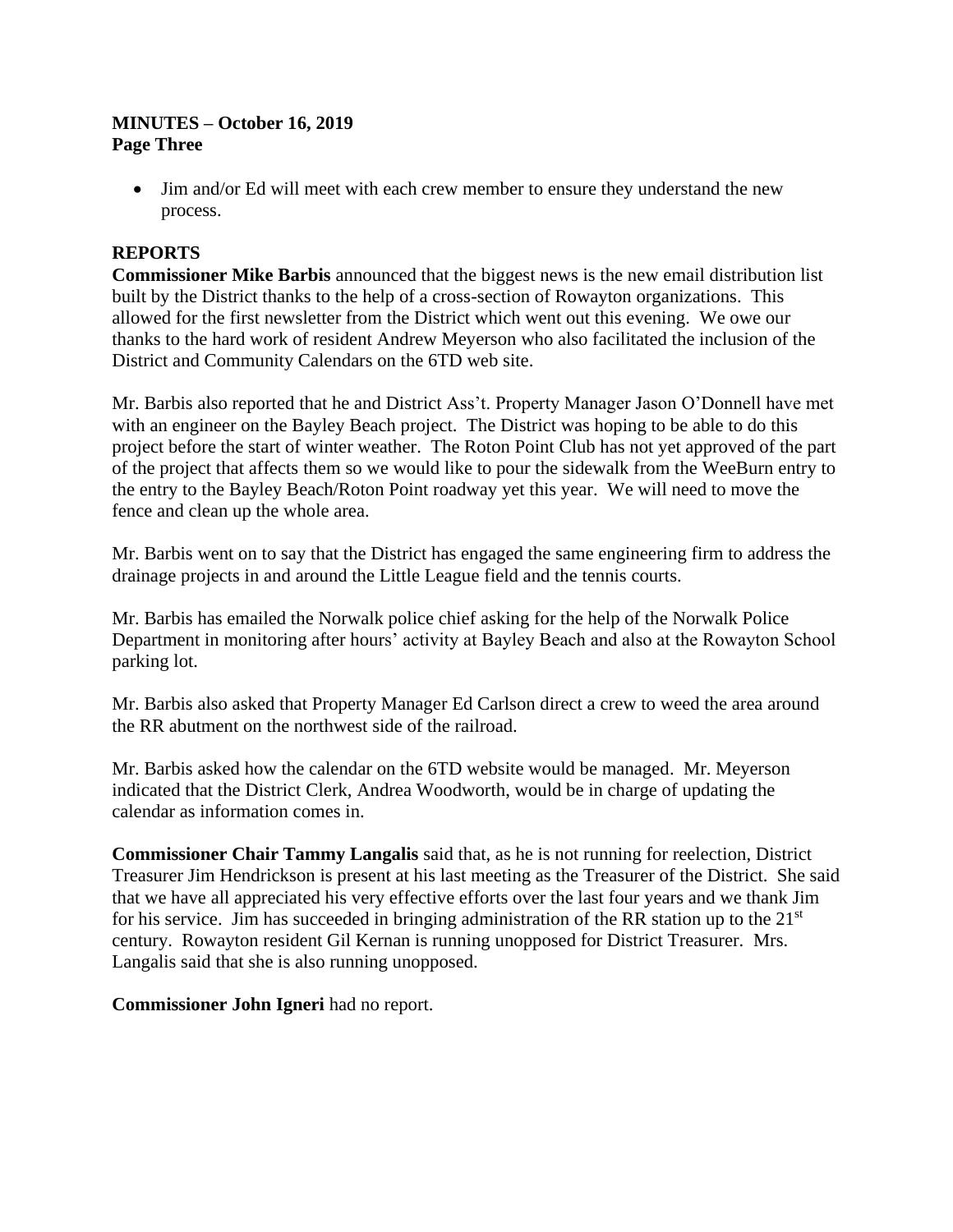#### **MINUTES – October 16, 2019 Page Four**

# **Sixth Taxing District Treasurer's Narrative Report Commissioners' Meeting October 16, 2019**

#### **Handouts to Commissioners\*:**

- Budget v Actual report as of September 30, 2019 for FY 19-20
- Treasurer's Report of Bank Balances as of September 30, 2019
- Capital Funds Project Balances report
- Community Center Spending Summary Capital Projects report
- Report of Bills Paid in September 2019

#### **Comments on Reports:**

- **Budget v Actual Report for FY 19-20**
	- Our income is at 48.5% of the budgeted income for FY 19-20
	- Our expenses are currently at 27% of the budgeted expenses.
- **Capital Budget**
	- Including reserves, the capital account has a balance of \$340,644

#### **Events:**

• The in-office portion of the FY 18-19 audit has been completed. The remaining items for the audit will be completed via email.

\*Please note, these are preliminary drafts and not final audited reports (Statistical reports will appear at the end of the Minutes as will the "Barnacle" proposal for the RR)

**District Treasurer Jim Hendrickson** said that there is about \$7,400.00 left in the account for the Community Center renovation. Mr. Hendrickson also said that we have a request for some budgeted items for the Rowayton Fire Department. Mr. Barbis said that the requested new radios will work on both the old and new frequencies. The RFD has \$48,000 left in their budget total of \$67,000. Mr. Barbis indicated that he thought that the RFD saves the town lots of money which might balance out a budget overrun.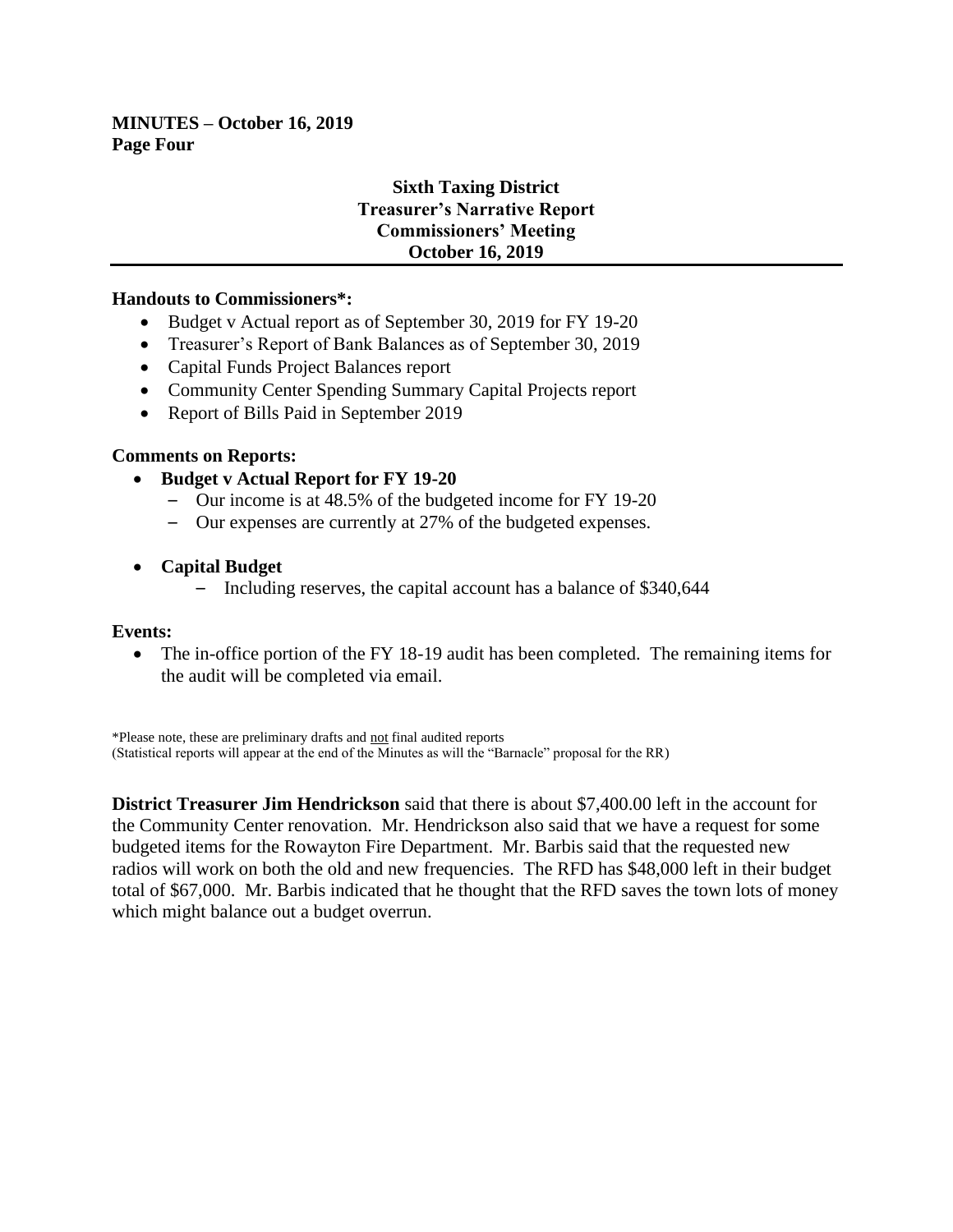**MINUTES – October 16, 2019 Page Five**

|     | <b>Ed Carlson</b>                   |
|-----|-------------------------------------|
| #   | # Man Hours                         |
| *** | ***                                 |
| *** | ***                                 |
| 5   | 6                                   |
|     | 12                                  |
| 2   | 11                                  |
|     | 3                                   |
|     |                                     |
|     |                                     |
|     | 2                                   |
|     | $\overline{2}$                      |
|     |                                     |
|     |                                     |
|     | September 2019<br>Total Man Hrs. 38 |

Expenses: CTIAAI Conference/dues: \$325.00

Remarks: I attended Operation Save A Live on 9/11 and received free detectors to be distributed to residents that request them.

I will be attending the CTIAAI Conference on 11/14 & 15 in Rocky Hill.

Fire Marshal Carlson said that it has been a pretty quiet time. He responded to one call on Saturday at 152 Rowayton Avenue behind Rowayton Hardware. The dog sitter had left a pot on the stove. There was a bit of a problem determining where the call was from since there was no land line at the property. Ed also said that he was going to go to an arson conference.

#### **District Property Manager October 2019 Ed Carlson**

#### **Community Center:**

- **1.** Potting shed gate apron to be started on 11/11
- **2.** A duffel bag of beer found on the property was turned in to the Library.

# **Bayley Beach:**

- **1.** Future budget discussion: Extend Beach Director or Asst. Beach Director's employment time to October 15<sup>th</sup>. There are nice weekends which bring many people to the beach and a person is needed to monitor the facilities.
- **2.** A new door closer was installed on the bathroom door.
- **3.** The phones are off for the winter.
- **4.** AEDs will be removed by Norwalk Hospital for the winter.
- **5.** All other appliances have been removed.
- **6.** Vandals continue to damage gate extension fence.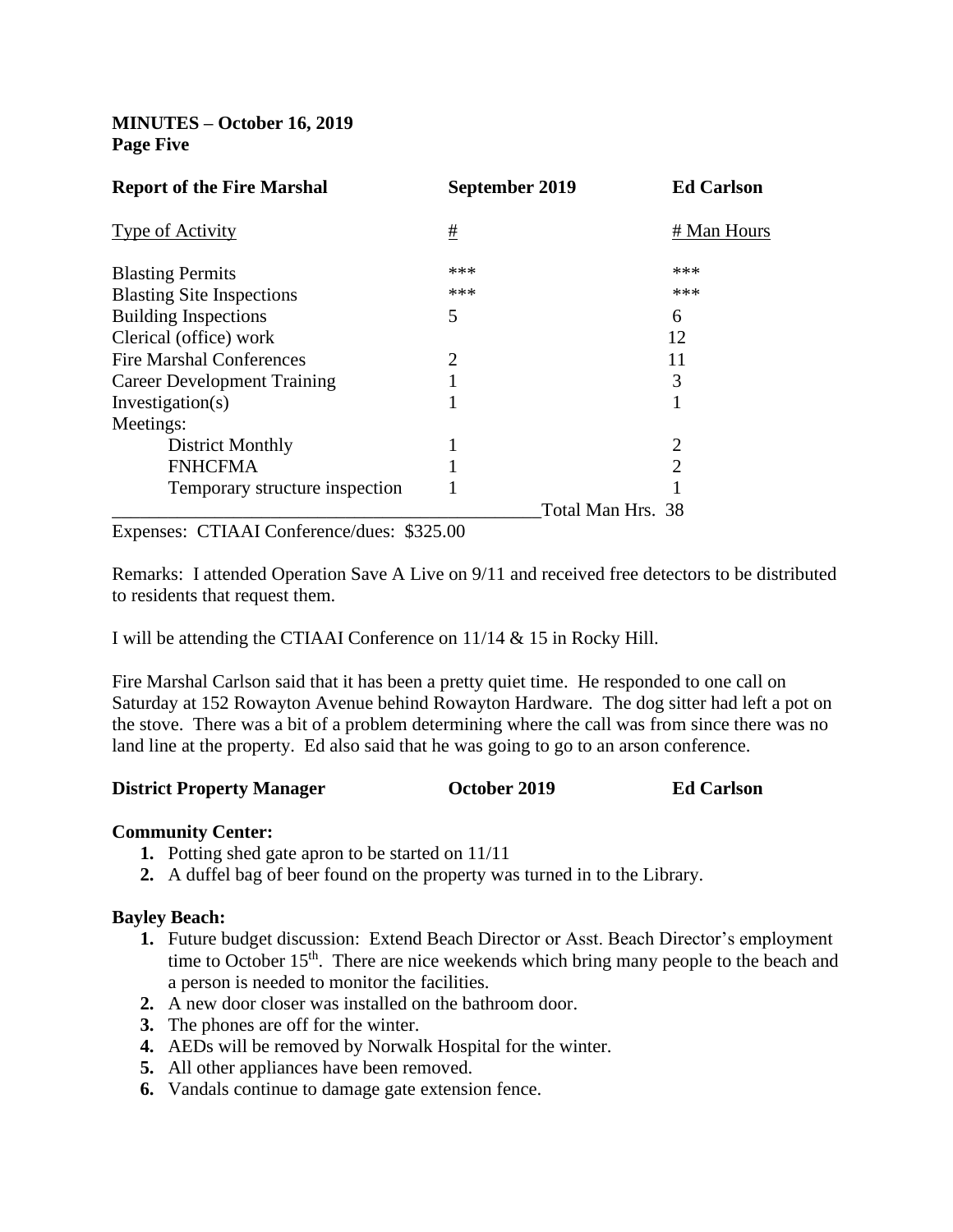#### **MINUTES – October 16, 2019 Page Six**

#### **Pinkney Park:**

- 1. A boutique was set up on 9/21 on the front lawn near the Pinkney House on the same day as the Lee wedding there. The person sponsoring the boutiques did not have permission to set up there and was generally not cooperative.
- 2. Gardner Gray has completed additional safety repairs.

# **R. R. Parking Lot:**

- 1. The weeds and high grass and parking lots were cleaned by a District employee on 10/5 and 10/6.
- 2. Wendy Nardi plans to start selling soups, etc. later this month from the east bound shed. She has cleaned and painted the walls and the door.

# **Report of the District Clerk October 16, 2019 Andrea Woodworth**

- 1. I recently sent in an RFP to The Hour which was printed on October 10. This request was for bids for 1) the garbage collection, 2) the snow plowing at the RR Station, and 3) the snow plowing at the Ambler Lot.
- 2. A Thank You letter was sent to Ted Cook for his planting of perennials on the eastbound side of the Rowayton Railroad Station.
- 3. There was a wedding in Pinkney Park on September 21 and the reception followed here at the Community Center under a tent on the front lawn.
- 4. I want to thank Andy Meyerson for his help in getting the District calendar with community events included onto the Sixth TD web site. The events at District properties are color coded for the different venues. I see that the Library has added several events taking place in the Library. Hopefully, I will be notified of other community events that should go on the calendar. This has been a many-year hoped for event which will help all groups schedule events in Rowayton.
- 5. There will be an event in the Moose Room this Saturday for parents and friends of children attending St. Aloysius school in New Canaan.
- 6. The RCA Halloween celebration is scheduled for this Sunday at the Community Center. The paddle tennis members are holding a family fun day in and around the Paddle Hut at the same time. They said that they did this last year at the same time as the Halloween celebration and everything went well.
- 7. I have had a couple of requests to possibly hold a family's Thanksgiving celebration in the Moose Room. The first request was canceled as a family member was going to host the event. I'm still waiting to hear back from the second family to request the space.
- 8. Just this afternoon, location manager John Perez called to see if there was any last minute possibility of doing a photo shoot at Bayley Beach on Saturday from 7 a.m. – 7 p.m. He has rented at the beach before now. We charged the \$500 security deposit and a \$500 rental fee for a day's shoot mid July this year. I let him know that the bathrooms are probably closed and the water turned off but he said they would bring a motor home as well as one cargo van and one passenger car. I told him I would let him know what you decide tonight. **APPROVED**